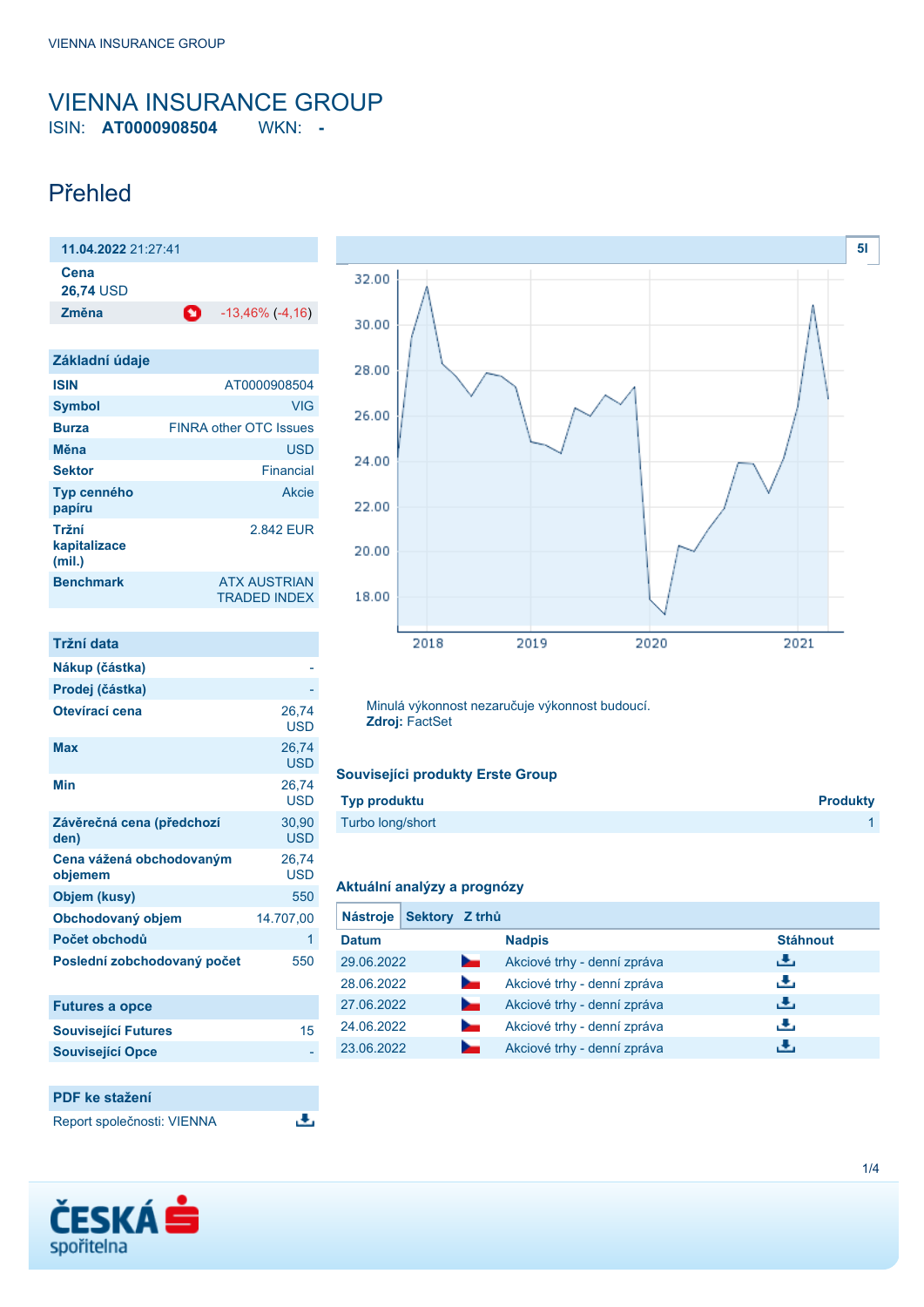# **INSURANCE GROUP**

| Všechny burzy pro VIENNA INSURANCE GROUP                 |              |            |                             |                             |                         |
|----------------------------------------------------------|--------------|------------|-----------------------------|-----------------------------|-------------------------|
| Burza 中                                                  | <b>Datum</b> | <b>Čas</b> | Cena                        | Obchodovaný<br>objem (mil.) | <b>Počet</b><br>obchodů |
| Vienna Stock Exchange                                    |              |            | 29.06.2022 09:00 22,15 EUR  | 0,00                        | $\overline{2}$          |
| Tradegate                                                |              |            | 28.06.2022 22:26 22,00 EUR  | 0,00                        | 1                       |
| Stuttgart                                                |              |            | 29.06.2022 08:16 22,05 EUR  | 0,00                        | 1                       |
| <b>Prague Stock Exchange</b>                             |              |            | 29.06.2022 09:13 545,00 CZK | 0.11                        | 3                       |
| <b>Munich</b>                                            |              |            | 29.06.2022 08:04 22,10 EUR  | 0,00                        | 1                       |
| London Stock Exchange<br><b>European Trade Reporting</b> |              |            | 29.06.2022 09:04 22,15 EUR  | 0.00                        | 1                       |
| Hanover                                                  |              |            | 29.06.2022 08:04 22,00 EUR  | 0,00                        | 1                       |
| Hamburg                                                  |              |            | 29.06.2022 08:04 22,00 EUR  | 0,00                        | 1                       |
| <b>Frankfurt</b>                                         |              |            | 29.06.2022 08:04 22,00 EUR  | 0,00                        | 1                       |
| <b>FINRA other OTC Issues</b>                            |              |            | 11.04.2022 21:27 26.74 USD  | 0,01                        | 1                       |
| <b>Duesseldorf</b>                                       |              |            | 29.06.2022 09:05 21,95 EUR  | 0,00                        | 3                       |
| <b>Berlin</b>                                            |              |            | 29.06.2022 08:05 22,00 EUR  | 0,00                        | 1                       |

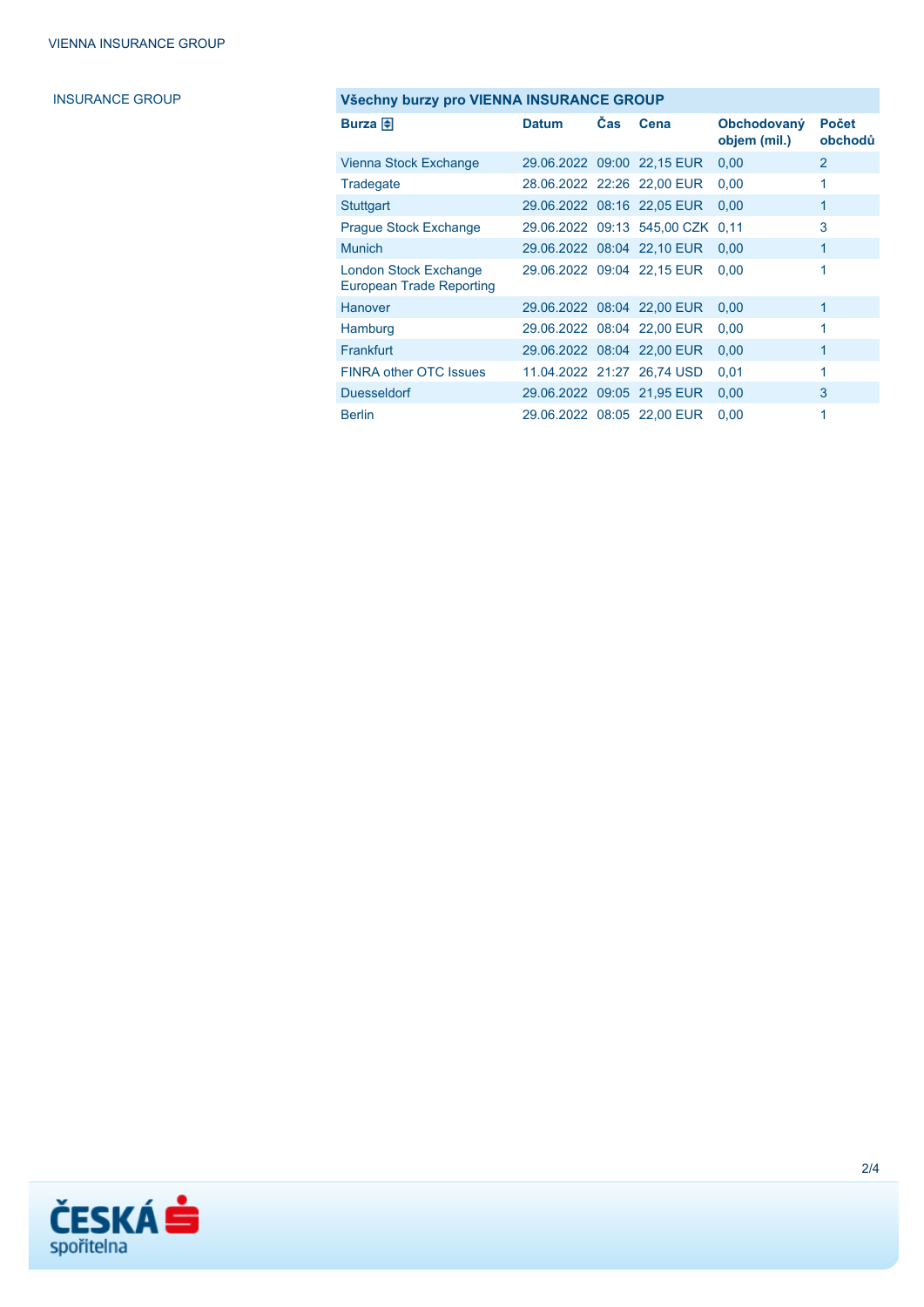# Detaily

**11.04.2022** 21:27:41

**Cena**

**26,74** USD

**Změna** -13,46% (-4,16)

| Základní údaje                  |                                            |
|---------------------------------|--------------------------------------------|
| <b>ISIN</b>                     | AT0000908504                               |
| <b>Symbol</b>                   | <b>VIG</b>                                 |
| <b>Burza</b>                    | <b>FINRA other OTC Issues</b>              |
| Měna                            | <b>USD</b>                                 |
| <b>Sektor</b>                   | Financial                                  |
| Typ cenného<br>papíru           | Akcie                                      |
| Tržní<br>kapitalizace<br>(mil.) | 2842 FUR                                   |
| <b>Benchmark</b>                | <b>ATX AUSTRIAN</b><br><b>TRADED INDEX</b> |

| Tržní data                          |                     |
|-------------------------------------|---------------------|
| Nákup (částka)                      |                     |
| Prodej (částka)                     |                     |
| Otevírací cena                      | 26,74<br>USD        |
| Max                                 | 26,74<br>USD        |
| Min                                 | 26,74<br>USD        |
| Závěrečná cena (předchozí<br>den)   | 30,90<br><b>USD</b> |
| Cena vážená obchodovaným<br>objemem | 26,74<br>USD        |
| Objem (kusy)                        | 550                 |
| Obchodovaný objem                   | 14.707,00           |
| Počet obchodů                       | 1                   |
| Poslední zobchodovaný počet         | 550                 |

### **Výkonnost a riziko**

|                   | 6 <sub>m</sub> | 1r       | 3r    |
|-------------------|----------------|----------|-------|
| Výkonn. (%)       |                | $+1,29%$ |       |
| Výkonn. (abs.)    |                | $+0.34$  |       |
| <b>Beta</b>       | 0.68           | 0.65     | 0.74  |
| <b>Volatilita</b> |                |          | 43,08 |



Minulá výkonnost nezaručuje výkonnost budoucí. **Zdroj:** FactSet

| <b>Ceny</b>                           |                        |
|---------------------------------------|------------------------|
| Ø cena 5 dní  Ø objem 5 dní (ks.)     | 11,53 USD (160)        |
| Ø cena 30 dní  Ø objem 30 dní (ks.)   | 13,74 USD (583)        |
| Ø cena 100 dní  Ø objem 100 dní (ks.) | $-$ USD (21.769)       |
| Ø cena 250 dní  Ø objem 250 dní (ks.) | $-$ USD (21.769)       |
| <b>YTD Max</b> datum                  | 26,74 USD (11.04.2022) |
| <b>YTD Min   datum</b>                | 26,74 USD (11.04.2022) |
| 52týdenní max.   datum                | 30,90 USD (10.11.2021) |
| 52týdenní min.   datum                | 26,74 USD (11.04.2022) |

### **Související produkty Erste Group**

| <b>Typ produktu</b> | <b>Produkty</b> |
|---------------------|-----------------|
| Turbo long/short    |                 |